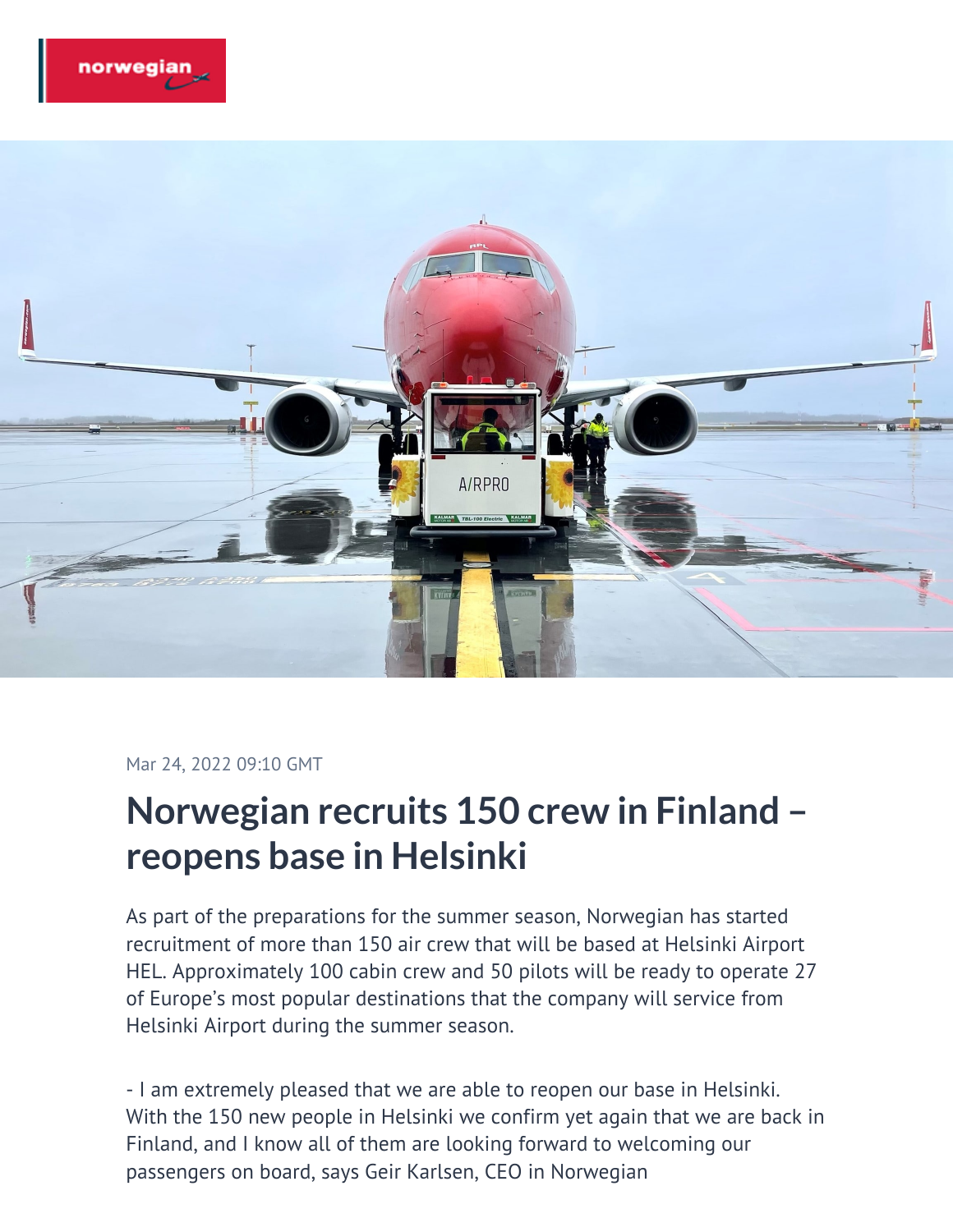The newly hired crew start working on a rolling basis over the coming months – March, April and May - as they undergo the necessary trainings before they can welcome the passengers onboard as part of their active duty. The 150 will be the first air crew with Norwegian based in Helsinki since April 2020 when the pandemic hit the global aviation industry. Norwegian received almost 2000 applications for the open positions.

- To be a member of our air crew is a service-oriented job with big responsibilities. We are proud that we have received so many highly qualified applications, and it shows that Norwegian has a reputation as an attractive employer in the industry. Our crew play crucial roles when it comes to the safety of our passengers, our operations and to making sure that every passenger has a positive experience when they travel with us, says Geir Karlsen, CEO in Norwegian

Since June 2021 and the first lifting of travel restrictions, the rate of employment has been high at Norwegian and the company has reopened bases in Copenhagen, Stockholm, Bergen, Stavanger and Trondheim.

In March 2022, Norwegian services 14 routes from Helsinki HEL, including the two domestic routes to Oulo and Rovaniemi. During the summer season Norwegian will gradually scale up almost doubling the number of available routes to a total of 27 of Europe's most popular destinations directly from Helsinki Airport at the peak of the summer.

## **About Norwegian**

*Norwegian was founded in 1993 but began operating as a low-cost carrier with Boeing 737 aircraft in 2002. Since then, our mission has been to offer affordable fares for all and to allow customers to travel the smart way by offering value and choice throughout their journey.*

*Norwegian has been voted Europe's Best Low-Cost airline by Skytrax for six consecutive years and won Airline Program of the Year Europe & Africa at the Freddie Awards for four consecutive years. Since 2012, Norwegian has won over 55 awards for our service, product, and innovation in the industry.*

*We were the first airline in the world to join the UN Climate Secretariat's climate*